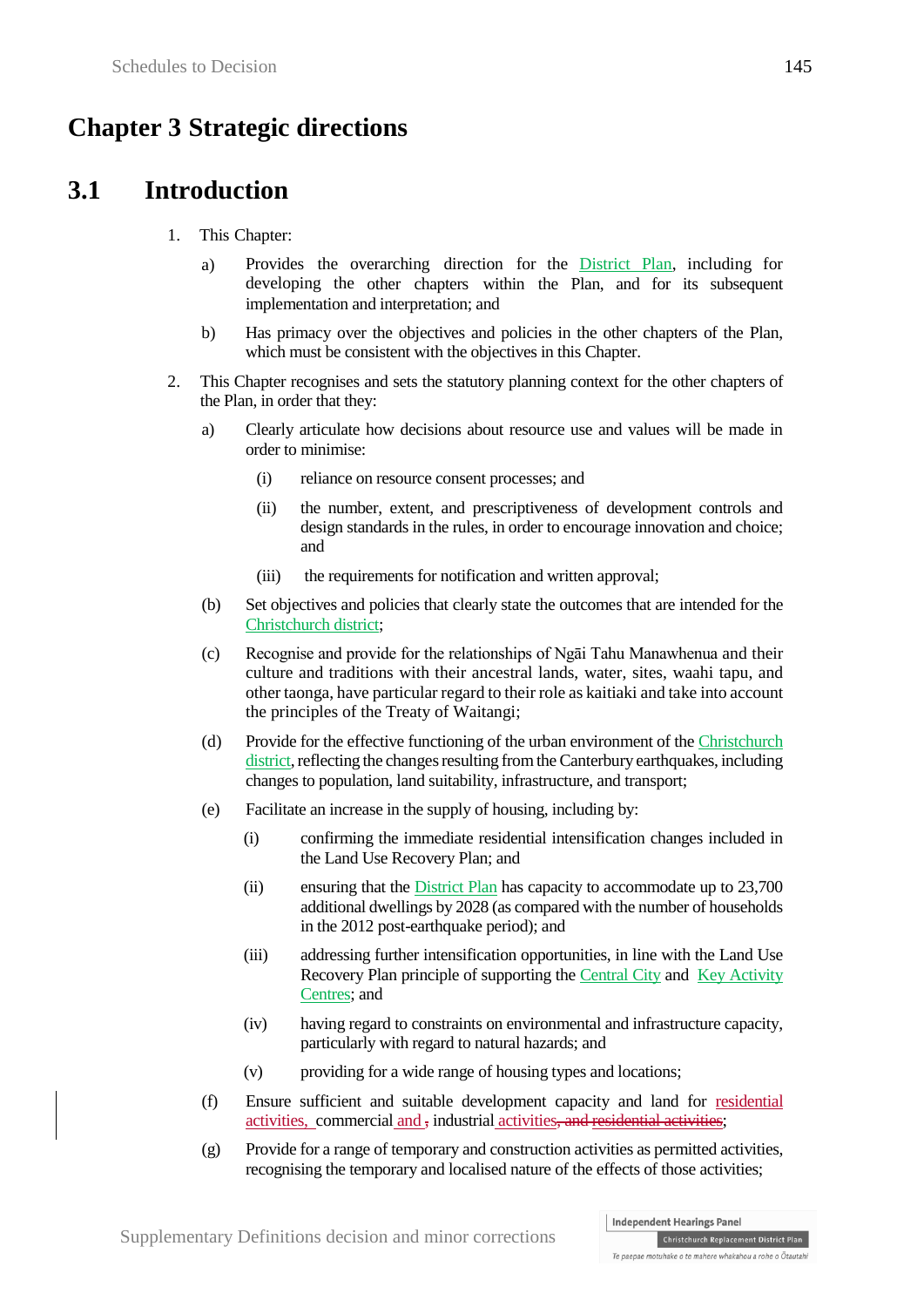- (h) Provide, as appropriate, for transitional provisions for the future of temporary activities established under the Canterbury Earthquake (Resource Management Act Permitted Activities) Order 2011 after that order expires;
- (i) Set a clear direction on the use and development of land for the purpose of avoiding or mitigating natural hazards; and
- (j) Use clear, concise language so that the Plan is easy to understand and use.
- 3. The Council must commence a review of the provisions of an operative district plan within 10 years of the provisions having last been reviewed or changed, meaning that this Plan is likely to have a life of not less than 10 years. Whilst certain parts of the district's built environment will have been re-established and aspects of peoples' lives will have returned to normal within that timeframe, the district as a whole will still be in a state of recovery. In this Plan, therefore, the term "recovery" is intended to span the entire ten year timeframe, and in so doing facilitate the return to normality as quickly as possible, while also creating a strong platform for the longer term future of the district.
- 4. Focussing as it does on Strategic Directions, this Chapter provides a series of highlevel objectives for the district, and leaves the articulation of activity-specific and location-specific objectives and policies to the subsequent chapters of the Plan. However, the objectives and policies in the other chapters of the Plan must be consistent with the objectives in this Chapter.
- 5. Within this Chapter, Objectives 3.2.1 and 3.2.2 have primacy, meaning that the remaining objectives must be expressed and achieved in a manner consistent with Objectives 3.2.1 and 3.2.2. The other objectives in this Chapter are to be read as a whole and no statutory hierarchy applies.
- 6. In all other Chapters of the Plan, the objectives and policies must be expressed and achieved in a manner consistent with the objectives in this Chapter.

# **3.2 Context**

# **3.2.1 Impact of the Canterbury earthquakes**

The earthquakes of 2010 and 2011 devastated Christchurch, resulting in the death of 185 people, many serious injuries and widespread damage to, and destruction of, thousands of homes and businesses, including most of the Central City, and much of the city's infrastructure.

Christchurch people were significantly affected by the earthquakes. The pattern of damage was uneven, with some areas, such as the Central City and the east, devastated. A substantial number of people have lived, and continue to live, in substandard accommodation for extended periods.

Population levels fluctuated — there was an initial net loss of people from the city, followed by net population growth as the city's rebuild got underway. Households, particularly in the Central City and the east, relocated to the north and west of the city and to Waimakariri and Selwyn Districts. Many people had to leave their established communities. In some cases, people had to live further from their jobs or attempt to find new employment. The composition of communities changed. Many households, particularly those with children, moved out of Christchurch. There was also an influx of new people to the city to assist with the rebuild.

More than 7,000 of the most significantly affected residential properties were purchased by the Government and the housing removed. The total number of badly damaged homes in Christchurch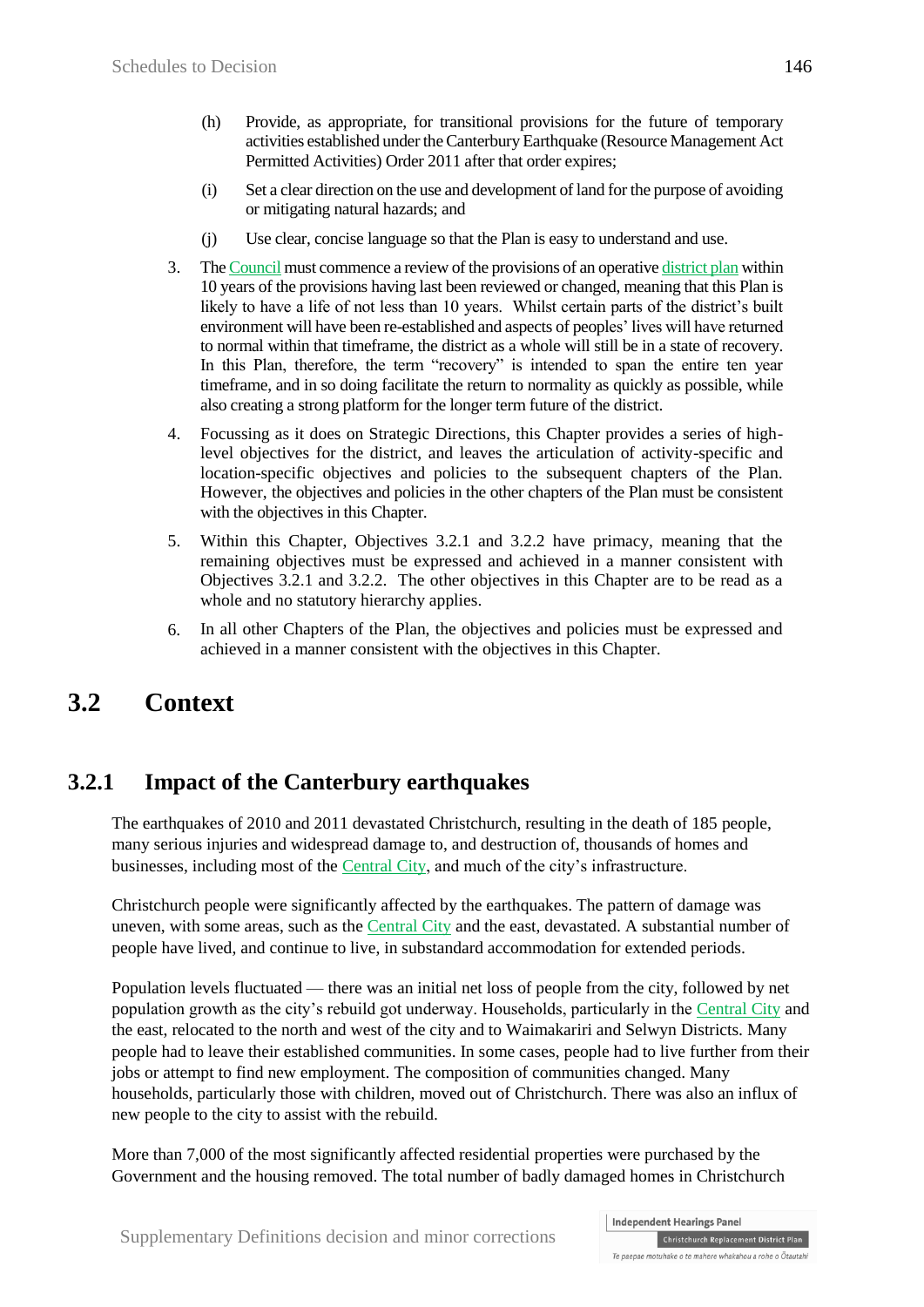was considerably higher, with an estimated 10,000-15,000 houses rendered uninhabitable. Social and affordable housing were disproportionately represented in the housing stock lost. As a consequence, the housing shortfall needs to be replaced as a matter of urgency, in addition to providing for ongoing growth and changes in housing demand.

The earthquakes also had a disastrous impact on commercial and industrial activity, interrupting the operation of many businesses and forcing others to relocate temporarily or permanently, or close. Over 50,000 workers were displaced from the Central City. There was a redistribution of business activity, particularly from the eastern and central city, to the north and west. Travel patterns for both people and freight changed substantially.

There was considerable damage to public infrastructure, including roads, bridges and underground services. Many of the district's community facilities were lost or damaged. The district lost many of its heritage features, and considerable damage was caused to natural and cultural values, particularly associated with waterways.

# **3.2.2 A city in transition**

The earthquake rebuild is estimated as a \$40 billion investment in greater Christchurch, on top of business-as-usual development activity. This includes a \$4 billion cost to repair infrastructure, and the repair or replacement of more than 130,000 residential properties.

The effects of the earthquakes will be felt for many years and the shape of urban Christchurch will continue to change during the recovery period, particularly over the next 10 to 15 years. Further movement of people and households is likely as homes are repaired, new development is undertaken, and demographic changes occur as Christchurch evolves. As the rebuild proceeds, many businesses will need to relocate again and many are likely to move into the Central City as it recovers as the city's thriving heart.

The tourism sector remains seriously affected. Many businesses and community organisations continue to operate from temporary premises.

The District Plan must respond to the evolving needs of the community to enable rebuilding, recovery and future growth. Considering the scale of damage and rebuild, decisions made through the District Plan will have a significant, long-term influence on the city, its urban form and how the city functions. It will also influence how the city addresses the risks from future earthquakes and other natural hazards.

There is an unprecedented opportunity for this District Plan to expedite the efficient recovery and future for Christchurch as a dynamic and internationally competitive city, which meets the community's immediate and longer-term needs.

# **3.2.3 Ngāi Tahu Manawhenua**

Prior to European settlement of Nga Pakihi Whakatekateka o Waitaha (Canterbury Plains) and Te Pataka o Rakaihautu (Banks Peninsula), Ngāi Tahu maintained numerous permanent and temporary settlements among, and gathered resources from, the network of springs, waterways, swamps, coastline, grasslands and lowland podocarp forests in the area. These associations remain important to Ngāi Tahu and are key to its ongoing cultural identity and wellbeing.

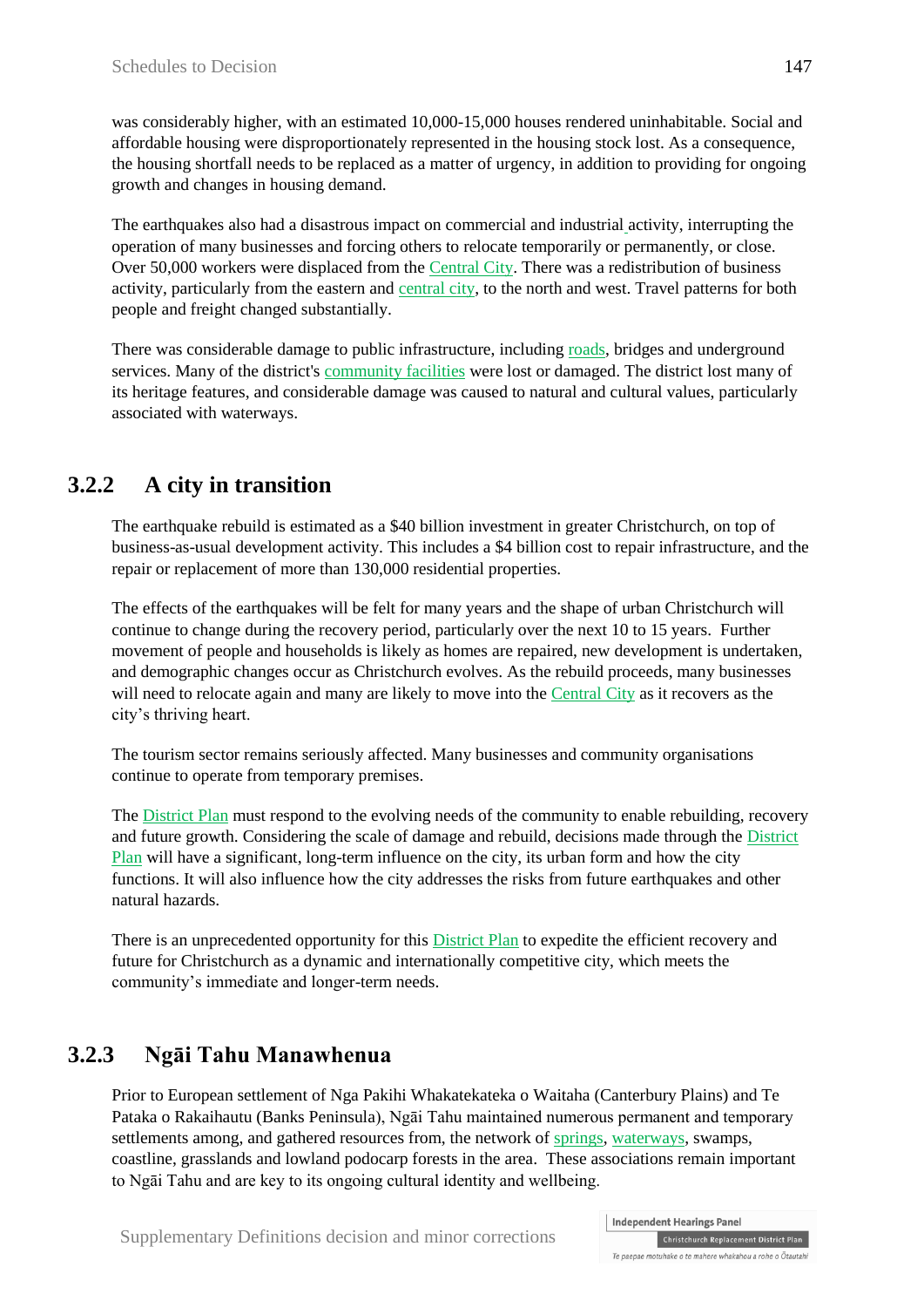Following the signing of the Treaty of Waitangi, the Crown purchased traditional Ngāi Tahu lands through a series of deeds, including Kemp's Deed under which the largest land sale, the 1848 Canterbury Purchase, took place. One of the conditions of sale was that Ngāi Tahu communities would continue to have adequate areas of land to occupy on a permanent and seasonal basis to provide for their present and ongoing needs, including access to the natural resources they had hunted and gathered for generations.

While certain areas were gazetted as Māori reserves, many of the Crown's guarantees were not upheld. As a result, Ngāi Tahu whānui have become alienated from the land that should have been set aside for them to live on. The Ngāi Tahu Claims Settlement Act 1998 records the Crown's apology to Ngāi Tahu and gives effect to the settlement of Ngāi Tahu's claims.

As described in Chapter 1, six papatipu Rūnanga are the organisations which represent Manawhenua within Christchurch District - Ngāi Tūāhuriri Rūnanga, Te Hapū o Ngāti Wheke Rūnanga (Rāpaki), Te Rūnanga o Koukourārata, Ōnuku Rūnanga, Wairewa Rūnanga, and Te Taumutu Rūnanga.

Ngāi Tahu Manawhenua's role as kaitiaki (guardian) is fundamental to their relationship with the environment. This is readily understood in relation to the protection of natural resources, such as water and biodiversity, and access to and protection of sites and areas of historic and cultural significance. Ngāi Tahu Manawhenua's interests in the rebuild and future development of Ōtautahi and its surroundings are much broader. They encompass a significant role and interest in the rebuilding and ongoing development of the city and the ability of Ngāi Tahu Manawhenua to provide for their economic and social wellbeing through access to affordable housing, appropriate education activities and community facilities, and economic opportunities.

Ngāi Tahu Manawhenua see an unprecedented opportunity to rediscover and incorporate Ngāi Tahu heritage alongside that of colonial Christchurch in the rebuild and future development of Ōtautahi and its surroundings, as well as to enhance the social, economic, cultural and environmental wellbeing of greater Christchurch.

# **3.2.4 Longer-term population change**

Whilst there is uncertainty about the rate of recovery and growth, on current projections Christchurch will need to accommodate and provide services for a population that is still expected to grow by approximately 130,000 people by 2041. The demographic composition of the district is also projected to change significantly during the next 30 years. Like the rest of New Zealand, the district's population is ageing. The proportion of those aged 65 years and over will increase, nearly doubling in number by 2031.

Population growth, ageing and increasing cultural diversity will result in demands for additional housing (with a range of housing types and locations), commercial facilities and services, and infrastructure (such as transport), as well as changing the demand for community services and their delivery (for example, recreation activities).

The policy decisions already made and to be made over the next few years by central and local government (including through this District Plan), together with decisions by all other participants in the recovery, will influence the city's population growth, and its demographic and socio-economic composition.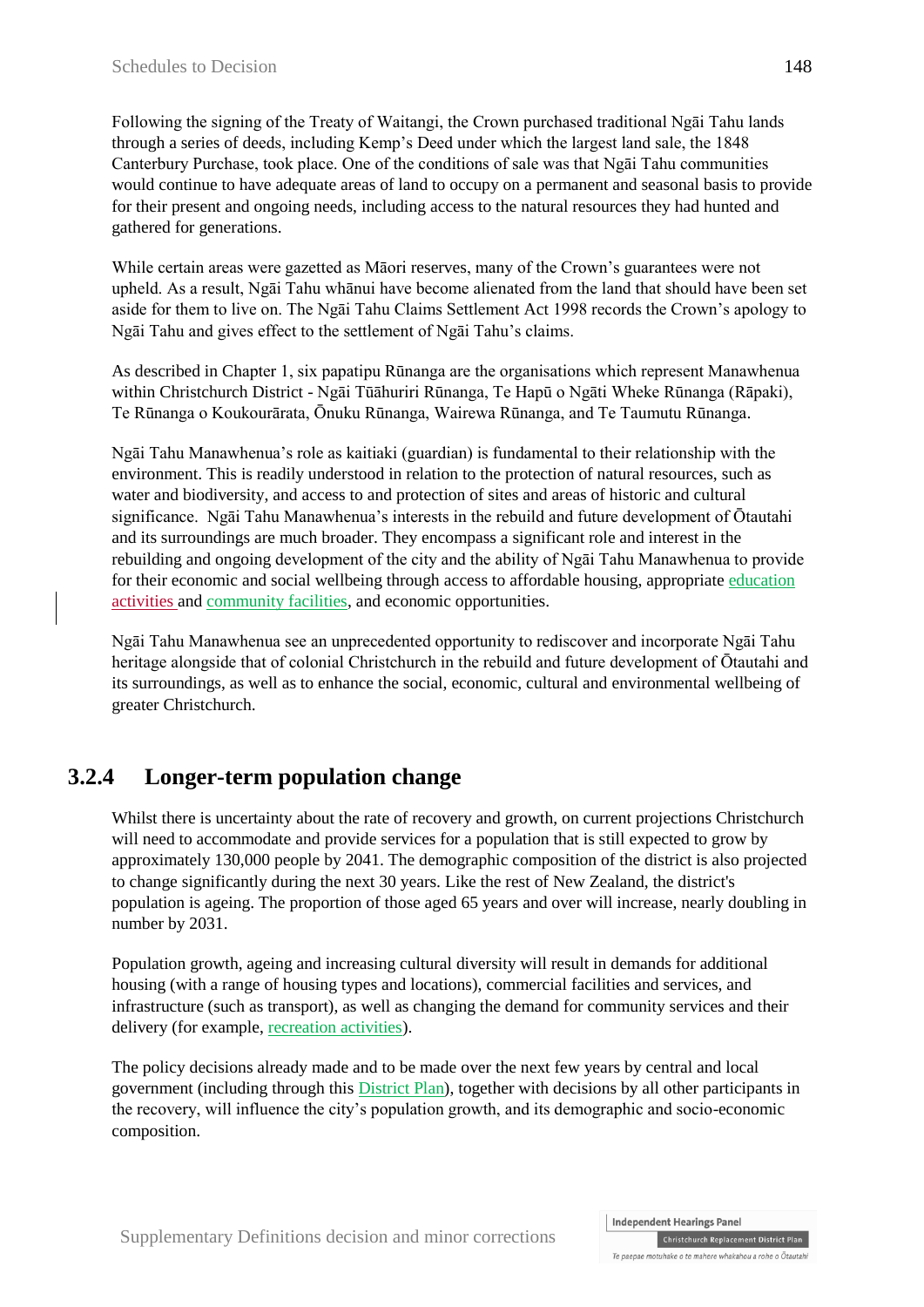### **3.2.5 Supporting recovery and the city's future**

It is critical to ensure that the recovery of Christchurch is expedited. The District Plan plays an important role by providing certainty about where and how development will occur, and making integrated provision for the community's immediate and longer term needs for housing, business, infrastructure and community facilities. It is essential that the District Plan clearly and actively supports the rebuilding of Christchurch and its social, economic, cultural and environmental recovery, at the same time as providing for the long-term sustainability of the city and the wellbeing of its residents.

# **3.3 Objectives**

#### **Interpretation**

For the purposes of preparing, changing, interpreting and implementing this District Plan:

- a. All other objectives within this Chapter are to be expressed and achieved in a manner consistent with Objectives 3.3.1 and 3.3.2; and
- b. The objectives and policies in all other Chapters of the District Plan are to be expressed and achieved in a manner consistent with the objectives in this Chapter.

### **3.3.1 Objective — Enabling recovery and facilitating the future enhancement of the district**

The expedited recovery and future enhancement of Christchurch as a dynamic, prosperous and internationally competitive city, in a manner that:

- a. Meets the community's immediate and longer term needs for housing, economic development, community facilities, infrastructure, transport, and social and cultural wellbeing; and
- b. Fosters investment certainty; and
- c. Sustains the important qualities and values of the natural environment.

### **3.3.2 Objective — Clarity of language and efficiency**

The District Plan, through its preparation, change, interpretation and implementation:

- a. Minimises:
	- i. transaction costs and reliance on resource consent processes; and
	- ii. the number, extent, and prescriptiveness of development controls and design standards in the rules, in order to encourage innovation and choice; and
	- iii. the requirements for notification and written approval; and
- b. Sets objectives and policies that clearly state the outcomes intended; and

**Independent Hearings Panel** Christchurch Replacement District Plan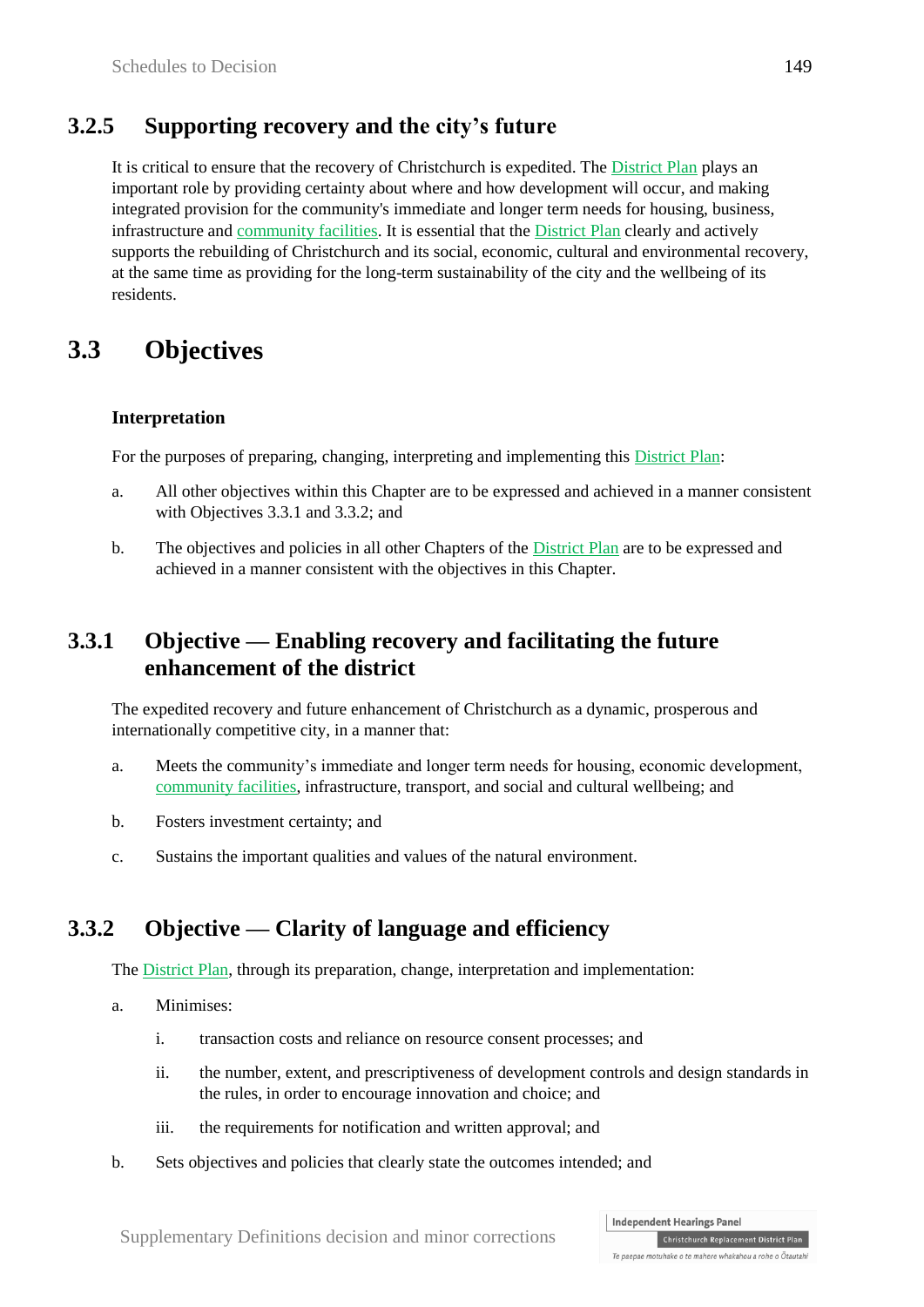c. Uses clear, concise language so that the District Plan is easy to understand and use.

### **3.3.3 Objective — Ngāi Tahu Manawhenua**

A strong and enduring relationship between the Council and Ngāi Tahu Manawhenua in the recovery and future development of Ōtautahi (Christchurch City) and the greater Christchurch district, so that:

- a. Ngāi Tahu Manawhenua are able to actively participate in decision-making; and
- b. Ngāi Tahu Manawhenua's aspirations to actively participate in the revitalisation of Ōtautahi are recognised; and
- c. Ngāi Tahu Manawhenua's culture and identity are incorporated into, and reflected in, the recovery and development of Ōtautahi; and
- d. Ngāi Tahu Manawhenua's historic and contemporary connections, and cultural and spiritual values, associated with the land, water and other taonga of the district are recognised and provided for; and
- e. Ngāi Tahu Manawhenua can retain, and where appropriate enhance, access to sites of cultural significance.
- f. Ngāi Tahu Manawhenua are able to exercise kaitiakitanga.

#### **3.3.4 Objective — Housing capacity and choice**

- a. For the period 2012 to 2028, an additional 23,700 dwellings are enabled through a combination of residential intensification, brownfield and greenfield development; and
- b. There is a range of housing opportunities available to meet the diverse and changing population and housing needs of Christchurch residents, including:
	- i. a choice in housing types, densities and locations; and
	- ii. affordable, community and social housing and papakāinga.

#### **3.3.5 Objective — Business and economic prosperity**

The critical importance of business and economic prosperity to Christchurch's recovery and to community wellbeing and resilience is recognised and a range of opportunities provided for business activities to establish and prosper.

#### **3.3.6 Objective — Natural hazards**

- a. New subdivision, use and development (other than new critical infrastructure or strategic infrastructure to which paragraph b. applies):
	- i. is to be avoided in areas where the risks from natural hazards to people, property and infrastructure are assessed as being unacceptable; and

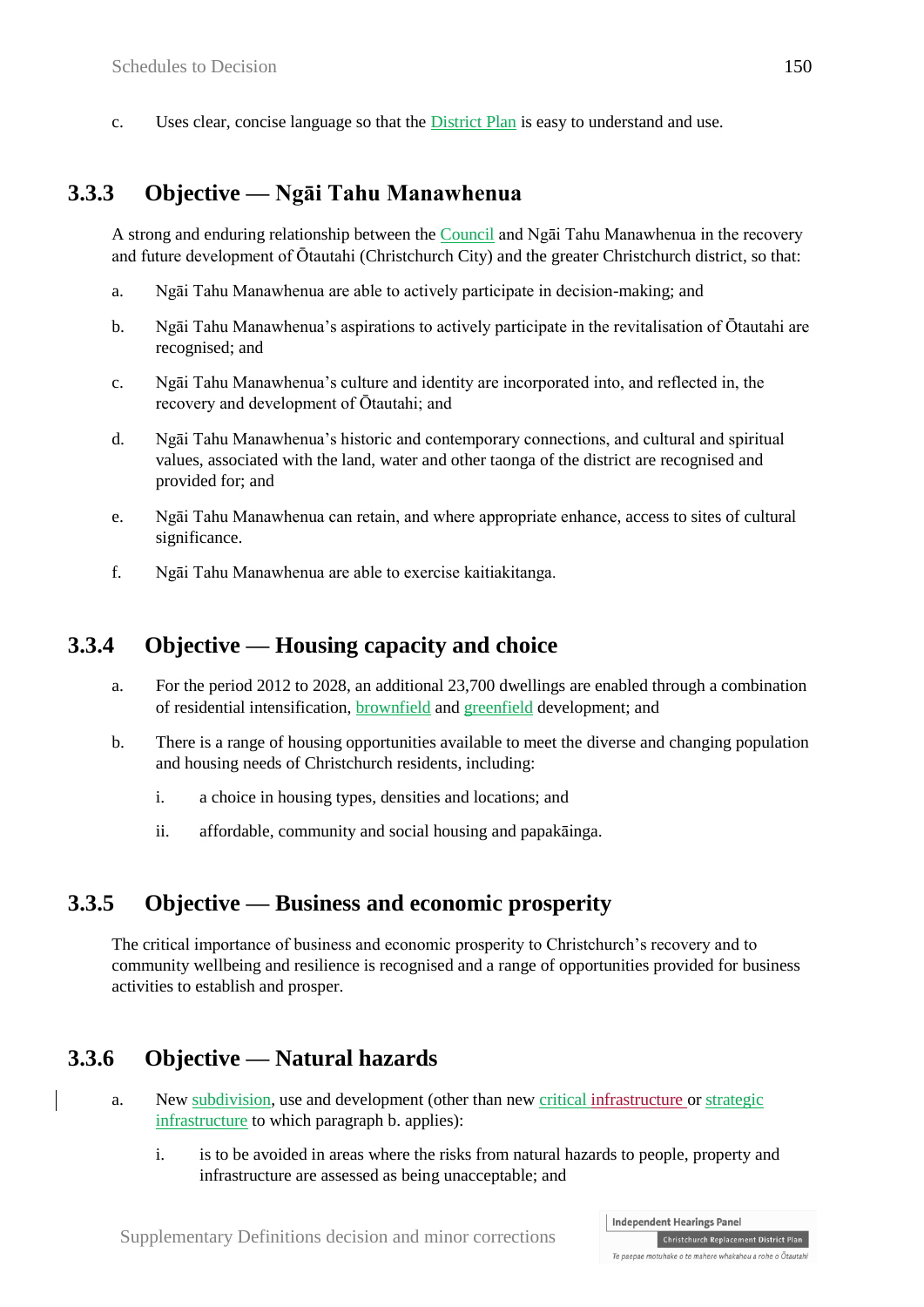- ii. in all other areas, is undertaken in a manner that ensures the risks of natural hazards to people, property and infrastructure are appropriately mitigated.
- b. New critical or strategic infrastructure may be located in areas where the risks of natural hazards to people, property and infrastructure are otherwise assessed as being unacceptable, but only where:
	- i. there is no reasonable alternative; and
	- ii. the strategic infrastructure or critical infrastructure has been designed to maintain, as far as practicable, its integrity and form during natural hazard events; and
	- iii. the natural hazard risks to people, property and infrastructure are appropriately mitigated.
- c. There is increased public awareness of the range and scale of natural hazard events that can affect Christchurch District.
- d. The repair of earthquake damaged land is facilitated as part of the recovery.

# **3.3.7 Objective — Urban growth, form and design**

A well-integrated pattern of development and infrastructure, a consolidated urban form, and a high quality urban environment that:

- a. Is attractive to residents, business and visitors; and
- b. Has its areas of special character and amenity value identified and their specifically recognised values appropriately managed; and
- c. Provides for urban activities only:
	- i. within the existing urban areas; and
	- ii. on greenfield land on the periphery of Christchurch's urban area identified in accordance with the Greenfield Priority Areas in the Canterbury Regional Policy Statement Chapter 6, Map A; and
- d. Increases the housing development opportunities in the urban area to meet the intensification targets specified in the Canterbury Regional Policy Statement, Chapter 6, Objective 6.2.2 (1); particularly:
	- i. in and around the Central City, Key Activity Centres (as identified in the Canterbury Regional Policy Statement), larger neighbourhood centres, and nodes of core public transport routes; and
	- ii. in those parts of Residential Greenfield Priority Areas identified in Map A, Chapter 6 of the Canterbury Regional Policy Statement; and
	- iii. in suitable brownfield areas; and
- e. Maintains and enhances the Central City, Key Activity Centres and Neighbourhood Centres as community focal points; and
- f. Identifies opportunities for, and supports, the redevelopment of brownfield sites for residential, business or mixed use activities; and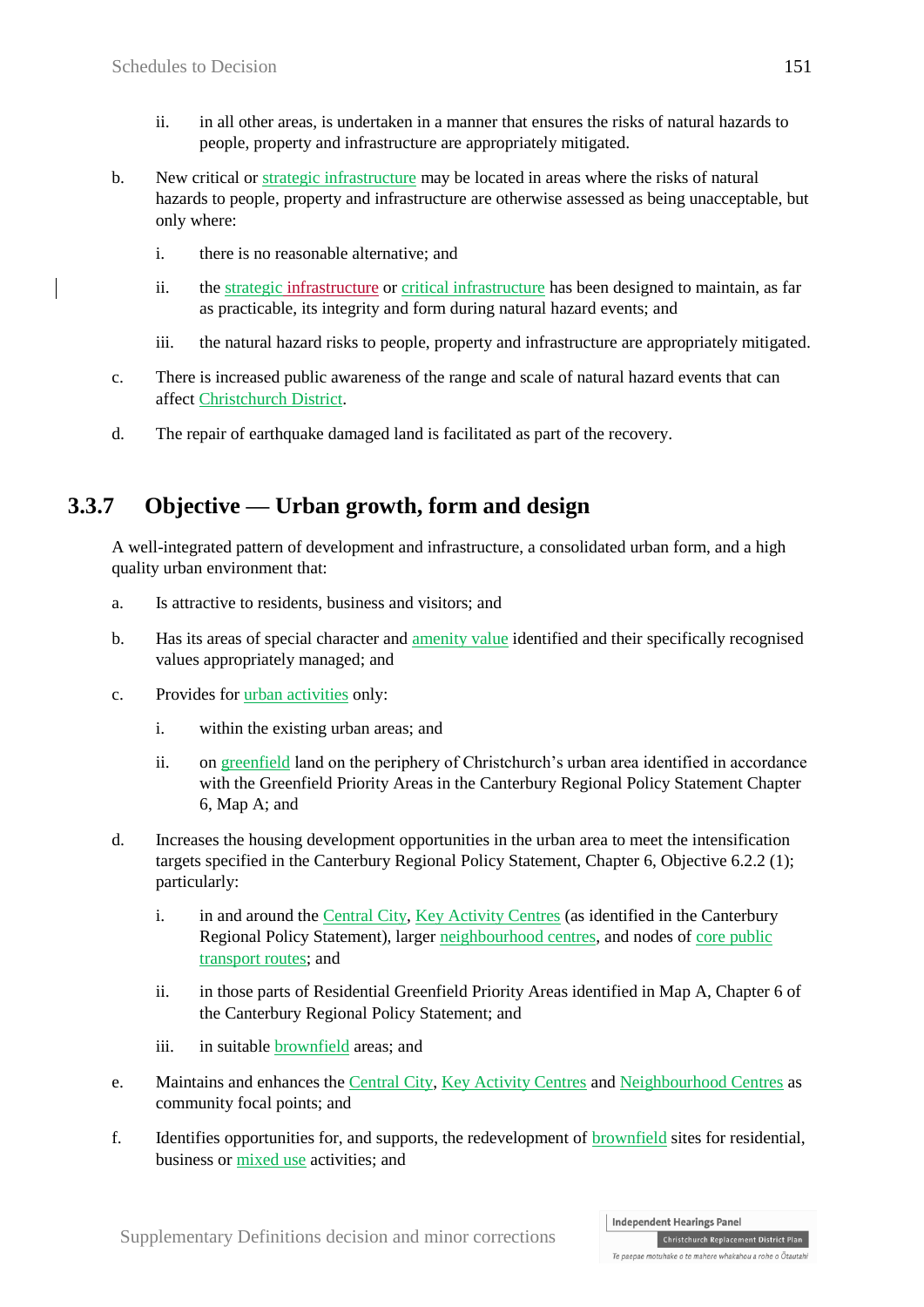- g. Promotes the re-use and re-development of buildings and land; and
- h. Improves overall accessibility and connectivity for people, transport (including opportunities for walking, cycling and public transport) and services; and
- i. Promotes the safe, efficient and effective provision and use of infrastructure, including the optimisation of the use of existing infrastructure; and
- j. Co-ordinates the nature, timing and sequencing of new development with the funding, implementation and operation of necessary transport and other infrastructure.

### **3.3.8 Objective — Revitalising the Central City**

- a. The Central City is revitalised as the primary community focal point for the people of Christchurch; and
- b. The amenity values, function and economic, social and cultural viability of the Central City are enhanced through private and public sector investment, and
- c. A range of housing opportunities are enabled to support at least 5,000 additional households in the Central City between 2012 and 2028**.**
- d. The Central City has a unique identity and sense of place, incorporating the following elements, which can contribute to a high amenity urban environment for residents, visitors and workers to enjoy:
	- i. a green edge and gateway to the City defined by the Frame and Hagley Park;
	- ii. a variety of public spaces including the Avon river, squares and precincts and civic facilities;
	- iii. built form and historic heritage that reflects the identity and values of Ngai Tahu, and the City's history as a European settlement; including cathedrals and associated buildings at 100 Cathedral Square and 136 Barbadoes Street;
	- iv. a wide diversity and concentration of activities that enhance its role as the primary focus of the City and region; and
	- v. a range of options for movement within and to destinations outside the Central City that are safe, flexible, and resilient and which supports the increased use of public transport, walking and cycling.

#### **3.3.9 Objective — Natural and cultural environment**

A natural and cultural environment where:

- a. People have access to a high quality network of public open space and recreation opportunities, including areas of natural character and natural landscape; and
- b. Important natural resources are identified and their specifically recognised values are appropriately managed, including:

#### **Independent Hearings Panel** Christchurch Replacement District Plan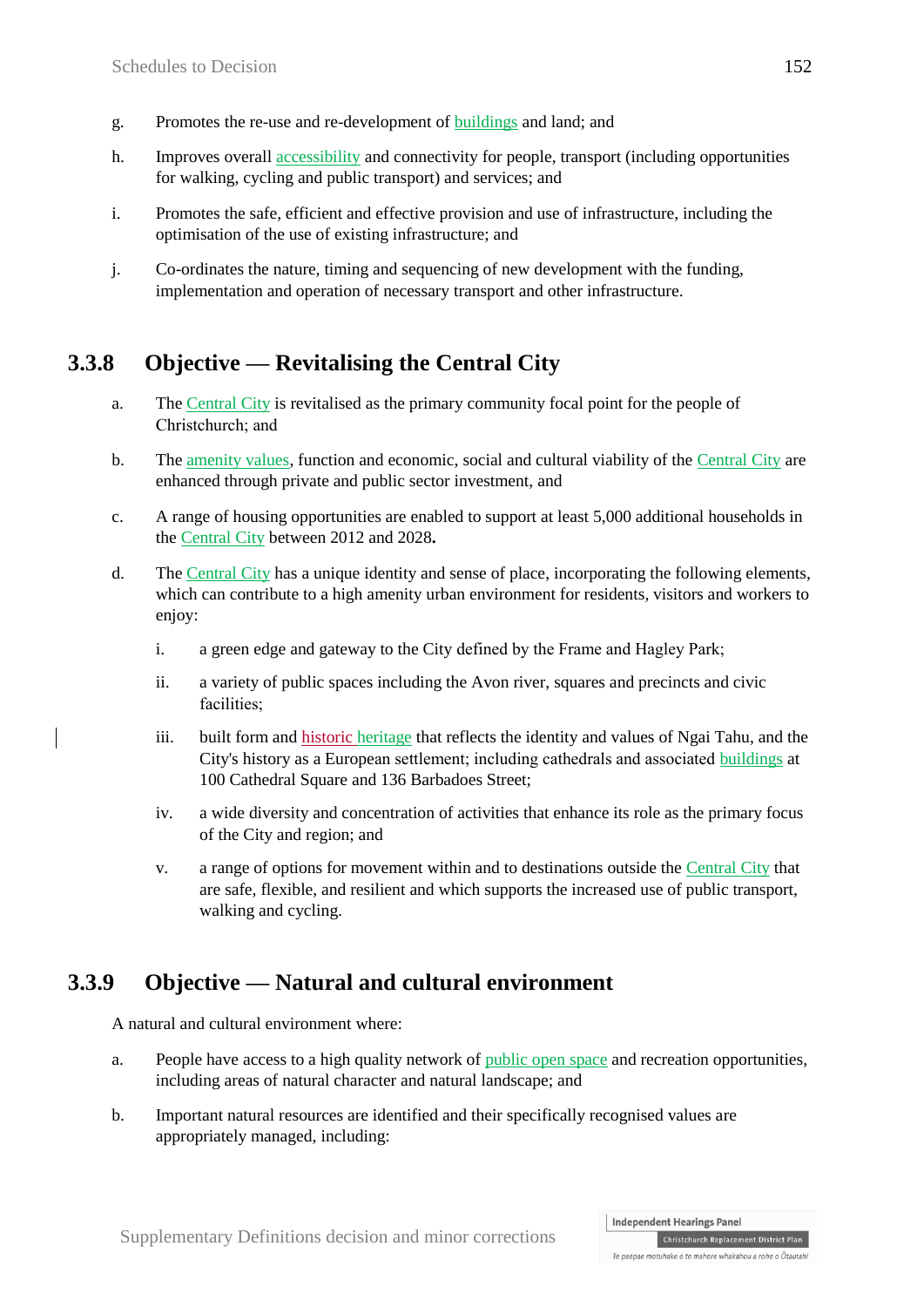- i. outstanding natural features and landscapes, including the Waimakariri River, Lake Ellesmere/Te Waihora, and parts of the Port Hills/Nga Kohatu Whakarakaraka o Tamatea Pokai Whenua and Banks Peninsula/Te Pātaka o Rakaihautu; and
- ii. the natural character of the coastal environment, wetlands, lakes and rivers, springs/puna, lagoons/hapua and their margins; and
- iii. indigenous ecosystems, particularly those supporting significant indigenous vegetation and significant habitats supporting indigenous fauna, and/or supporting Ngāi Tahu Manawhenua cultural and spiritual values; and
- iv. the mauri and life-supporting capacity of ecosystems and resources; and
- c. Objects, structures, places, water/wai, landscapes and areas that are historically important, or of cultural or spiritual importance to Ngāi Tahu Manawhenua, are identified and appropriately managed.

# **3.3.10 Objective — Commercial and industrial activities**

The recovery and stimulation of commercial and industrial activities in a way that expedites recovery and long-term economic and employment growth through:

- a. Enabling rebuilding of existing business areas, revitalising of centres, and provision in greenfield areas; and
- b. Ensuring sufficient and suitable land development capacity.

# **3.3.11 Objective — Community facilities and education activities**

- a. The expedited recovery and establishment of community facilities and education activities in existing and planned urban areas to meet the needs of the community; and
- b. The co-location and shared use of facilities between different groups is encouraged.

# **3.3.12 Objective — Infrastructure**

- a. The social, economic, environmental and cultural benefits of infrastructure, including strategic infrastructure, are recognised and provided for, and its safe, efficient and effective development, upgrade, maintenance and operation is enabled; and
- b. Strategic infrastructure, including its role and function, is protected from incompatible development and activities by avoiding adverse effects from them, including reverse sensitivity effects. This includes:
	- i. avoiding noise sensitive activities within the Lyttelton Port Influences Overlay area; and
	- ii. managing activities to avoid adverse effects on the National Grid, including by identifying a buffer corridor within which buildings, excavations and sensitive activities will generally not be provided for; and

**Independent Hearings Panel** Christchurch Replacement District Plan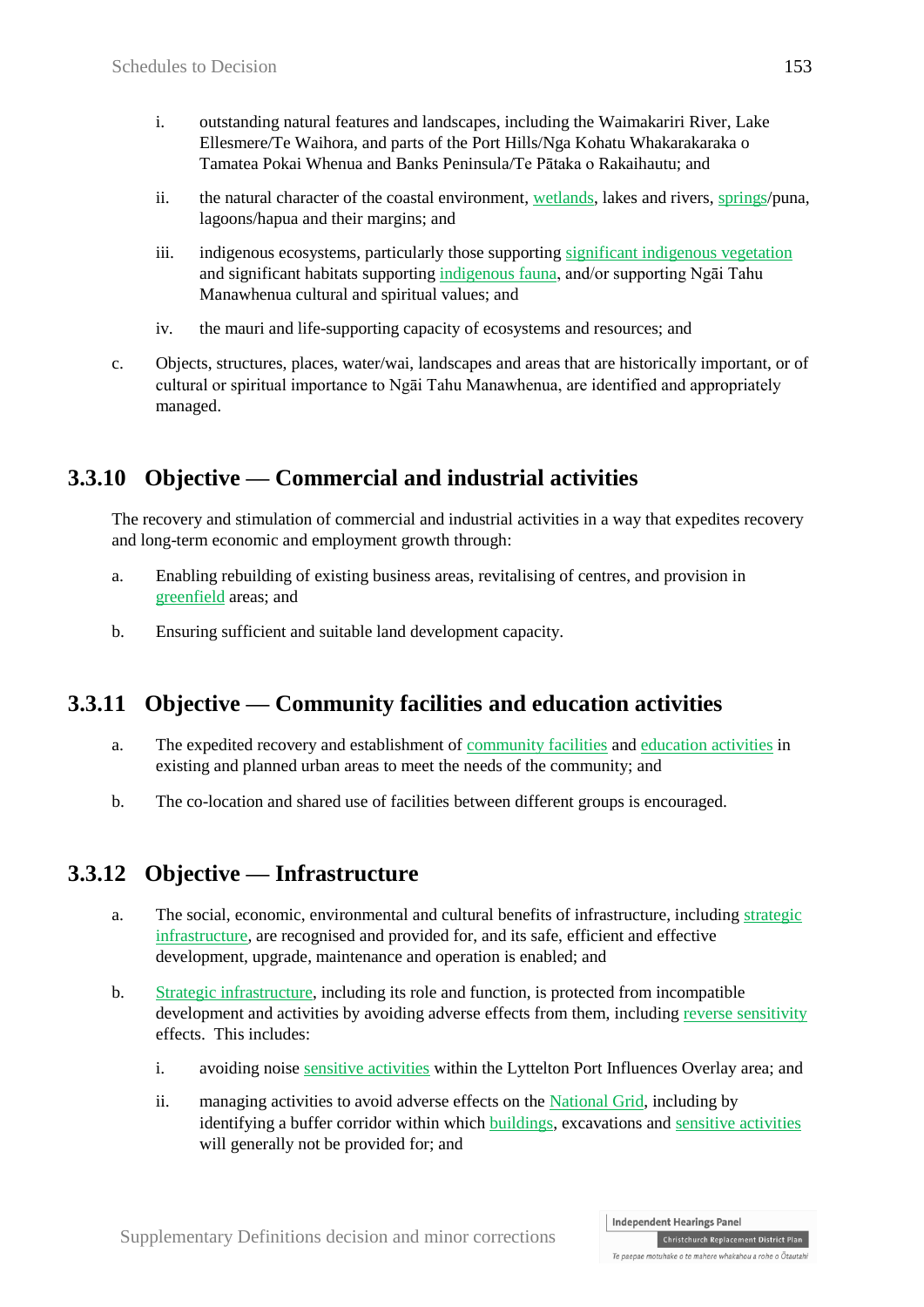- iii. avoiding new noise sensitive activities within the 50dB Ldn Air Noise Contour and the 50dB Ldn Engine Testing Contour for Christchurch International Airport, except:
	- within an existing residentially zoned urban area; or
	- within a Residential Greenfield Priority Area identified in the Canterbury Regional Policy Statement Chapter 6, Map A; or
	- for permitted activities within the Open Space 3D (Clearwater) Zone of the Christchurch City Plan, or activities authorised by a resource consent granted on or before 6 December 2013; and
- iv. managing the risk of bird-strike to aircraft using Christchurch International Airport; and
- v. managing activities to avoid adverse effects on the identified 66kV and 33kV electricity distribution lines and the Heathcote to Lyttelton 11kV electricity distribution line, including by identifying a buffer corridor within which buildings, excavations and sensitive activities will generally not be provided for; and
- c. The adverse effects of infrastructure on the surrounding environment are managed, having regard to the economic benefits and technical and operational needs of infrastructure.

#### **3.3.13 Objective — Emergency services and public safety**

Recovery of, and provision for, comprehensive emergency services throughout the city, including for their necessary access to properties and the water required for firefighting.

#### **3.3.14 Objective — Incompatible activities**

- a. The location of activities is controlled, primarily by zoning, to minimise conflicts between incompatible activities; and
- b. Conflicts between incompatible activities are avoided where there may be significant adverse effects on the health, safety and amenity of people and communities.

# **3.3.15 Objective — Temporary recovery activities**

Temporary construction and related activities (including infrastructure recovery), and temporarily displaced activities, as a consequence of the Canterbury earthquakes are enabled by:

- a. Permitting a range of temporary construction and related activities and housing, accommodation, business, services and community facilities, recognising the temporary and localised nature of such activities, and the need to manage any significant adverse effects; and
- b. Providing an additional transitional period for consideration of temporary construction and related activities and temporarily displaced activities, taking into account:
	- i. the need for the activity to remain for a longer period; and
	- ii. the effects on the surrounding community and environment; and